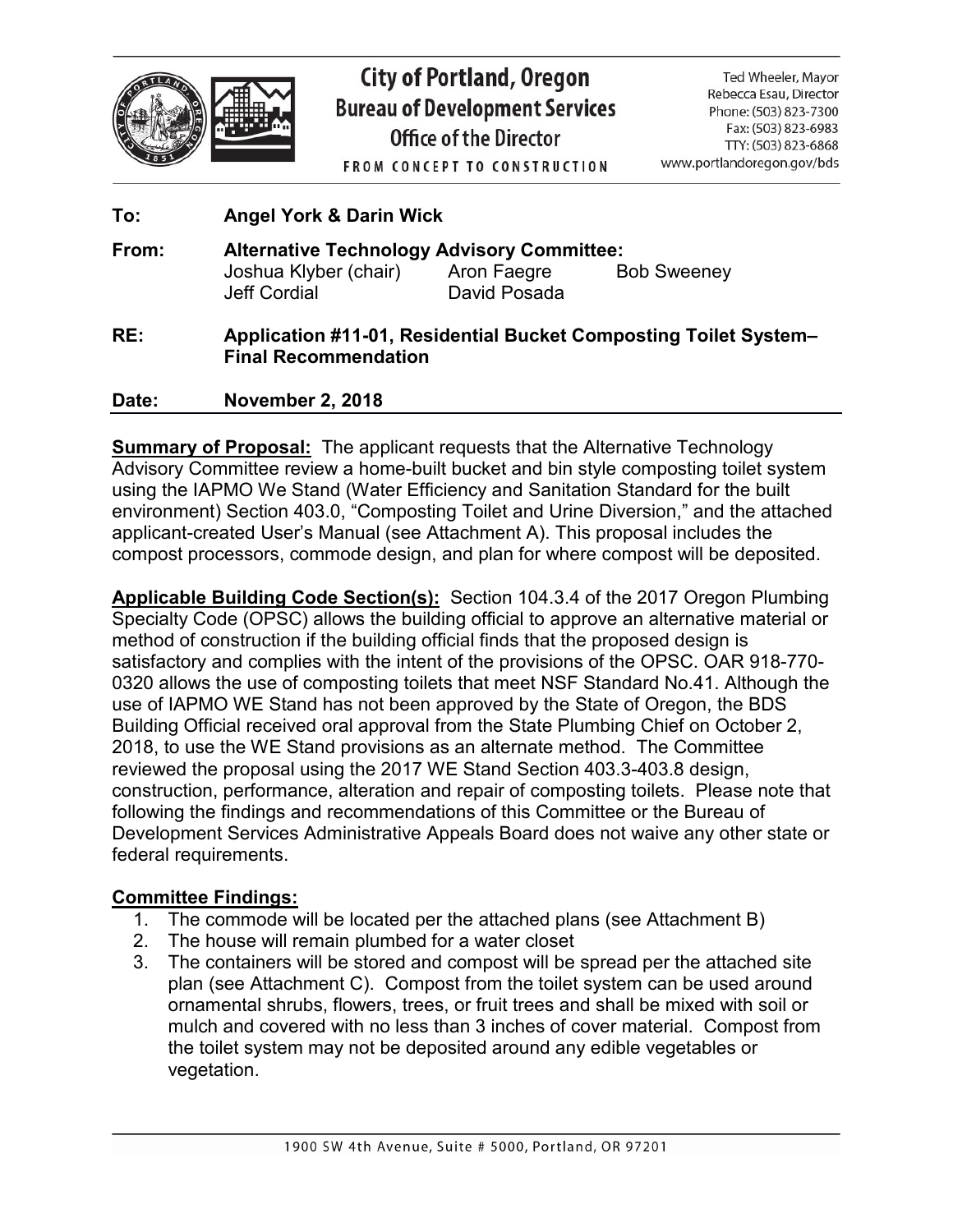- 4. A plumbing permit must be obtained for greywater and other plumbing installations in house
- 5. Spillage will be addressed based on the spillage plan information in the attached User's Manual
- 6. Carbonation level of compost will be adjusted per the attached User's Manual
- 7. Each step of the composting process outlined in the attached User's Manual must be followed
- 8. Minimum space requirements outlined in the User's Manual will be maintained
- 9. Dimensions of toilet/bucket including materials, cleaning, and replacement plan outlined in the User's Manual will be followed
- 10. Composting bins must be labeled and dated.
- 11. The house must remain owner-occupied or occupied by a long-term renter of no less than 6 months and may not be used as a short-term rental (short-term guests are fine). Testing of the finished compost must be done after the first batch any time there is a change of owners/agents/tenants. If the house is not owner-occupied, the renter must be trained by the owner, which training shall be documented in the log described in paragraph 16 below.
- 12. The buckets and the lids for collecting human waste in the bathroom and transferring the waste to the compost bins must be labeled to avoid being used for any other purposes
- 13. Only the type of buckets and lids (material, capacity, dimensions, examples of typical brand or product name) as outlined in the attached User's Manual may be used
- 14. Toilet seat height shall be consistent with the attached drawings
- 15. The typical quantity of "carbon-rich additives" to be added to the toilet collection chamber (bucket) after each person's use will be consistent with the attached User's Manual
- 16. The users of the system must maintain a log that documents the following: a) any change in ownership, owners' agent, or tenant; b) training of any new owner/owner's agent/tenant, including who conducted the training and the date of the training; c) new owner/owner's agent/tenant start and end dates; d) test results for each bin; e) spills or major issues with the system and how those issues were remediated; f) the date each bin was filled and changed; g) the date the bin was distributed; and h) the location where the compost from the bin was distributed.

## **Final Committee Recommendation:**

#### **Based on these findings, the Alternative Technology Advisory Committee recommends approval of the use of this technology for residential purposes.**

Please note: The Bureau of Development Services and the Administrative Appeal Board are not bound by the recommendations of the Committee. A favorable recommendation of a technology by the Committee does not guarantee approval of a building code appeal.